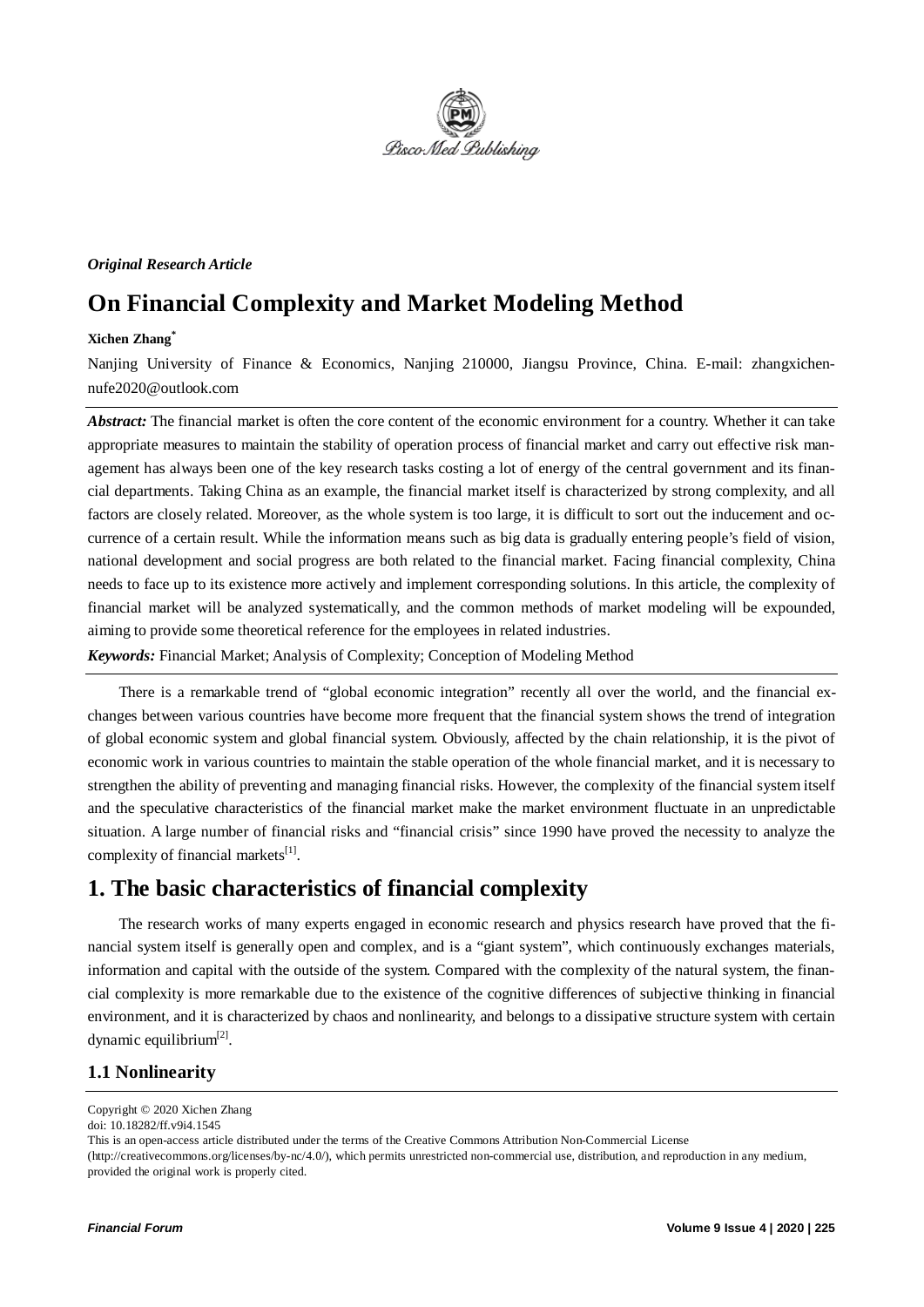The financial system covers many different subsystems, including securities, currency, foreign exchange and futures market, and these subsystems also consist of branch subsystems, and need to meet different financial functional requirements. All of these demonstrate that the financial system has characteristics of distinct multi-level and multi-functional structures. In addition, different subsystems and elements in the financial system have a nonlinear relationship with the external environment, which is reflected in the positive feedback and negative feedback of financial activities. The scale of financial system's virtual capital is generally large. As different subsystems interact and influence each other, the overall influence of it is not a linear superposition of different subsystems, but far exceeds it, showing obvious nonlinear expansion $^{[3]}$ .

### **1.2 Aperiodicity**

The "aperiodicity" reflects the irregular evolution and disorderly evolution of the financial system. During the evolution, the system generally does not repeat the previous path and evolution track. The aperiodicity of the financial system is mainly manifested in the shock response to price changes in the financial market. In the broad environment of economic integration and globalization, the financial systems of different countries are closely related to the external environment, and significantly interact with each other. The financial systems exchange materials and information continuously among countries under a strong synergy. Any regional financial turbulence will possibly cause global turbulence.

### **1.3 Dynamics**

The financial system is always in dynamic development and change. The internal system, the system itself and the environment show significant interaction and mutual adjustment. With the help of good self-organization, the system can explore new ways of dissipation, continue to learn, reorganize and effectively improve the hierarchical structure and functional structure, thus making it develop towards a more advanced and orderly environment<sup>[4]</sup>.

#### **1.4 Sensitive dependence on initial conditions.**

The so-called "sensitive dependence on initial conditions" can be understood as "accumulation effect", and is a key feature in complex nonlinear systems. Any slight change in the initial state during the normal operation of the system may accumulate and expand in a short time due to system evolution, and eventually induce qualitative change. The "butterfly effect" of financial market reflects the sensitive dependence on initial conditions. The financial crisis in Southeast Asia is a typical example.

#### **1.5 Self-organization structure.**

"Self-organization" refers to the spontaneous and orderly behavior within the system without external oppression. According to the basic theoretical system of dissipative structure, external energy input is often one of the key conditions for the formation of self-organization structure. Relatively speaking, self-organization structure is often the symbol of complex systems. For the financial market, the macro-control and market supervision of a national government are to control parameters, making the financial market exchange energy with commodity market and economic environment. The essence of market reform is to promote the cooperation and competition of different subsystems in the open giant system, which leads to the construction of orderly parameters, so that the financial market can continuously change to a more advanced and orderly state<sup>[5]</sup>.

# **2. Analysis of modeling methods in the financial market**

The research on the complexity of financial system belongs to the intersection of natural science and social science, requires integration of professional fields such as physical knowledge, mathematical knowledge and information technology. Besides the conventional financial market theory and economics, the knowledge involved also includes some auxiliary professional knowledge such as mathematical statistics theory and computer science. The research on the complexity of the financial system must be based on the model of the research object, and model building is also a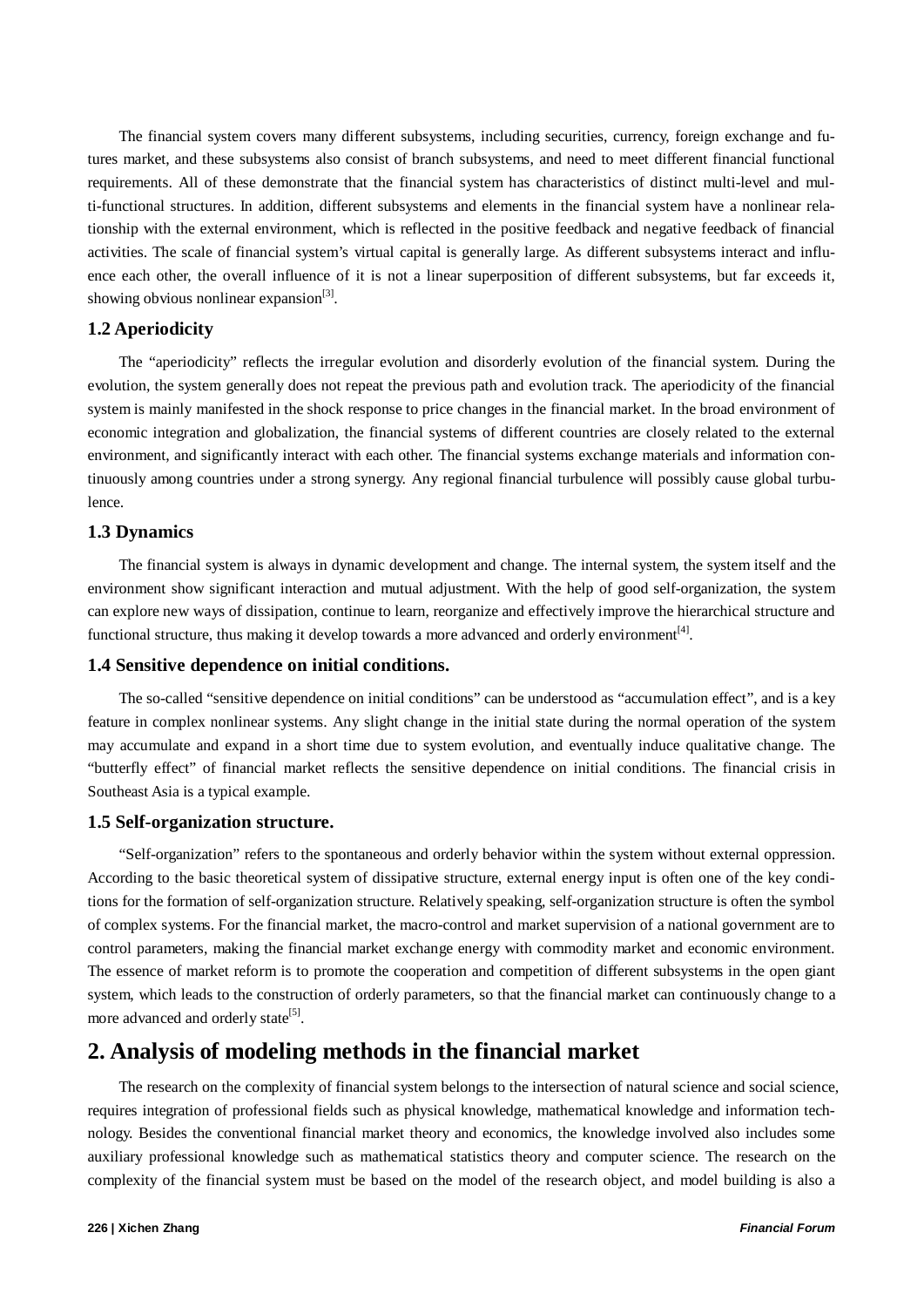common way to study the risk factors of the financial system. In practice, the modeling methods used by most researchers include physical modeling, mathematical modeling and computer simulation. The modeling level of financial system can be divided into "up—down" modeling, "down—up" modeling and hybrid modeling; from a mathematical point of view, modeling methods can be divided into linear modeling and nonlinear modeling; in terms of research methods, it can be divided into simulation modeling and optimization modeling<sup>[6]</sup>.

Most of the risk management modeling of the financial system at the early stage is based on the physical structure elaboration and physical quantity optimization from the macroscopic perspective of the system. It emphasizes the exploration of macroscopic laws in the system and the qualitative elaboration of macroscopic characteristics, shields the subject behavior gap and initiative problems from some microscopic perspectives of financial product transactions in the system, and ignores the complexity of market transactions under the spatial background and time conditions. In traditional macro-quantitative research, linear extension of time axis data and statistical form of macro-quantity are mostly applied, while the optimization model of system evolution mechanism and nonlinear trend extrapolation model of marginal effect are scarce, so it is difficult to clearly explain the causes of macro-quantity changes that influence economic data by mutual interaction between external factors and internal subjects. In addition, the traditional equilibrium state economics model is rough in the terms of system structure relationship, and does not pay attention to the differences and subjective learning in participating and composing micro-subjects of system, and limited rational participation characteristics. Obviously, there are some loopholes in understanding the complexity of financial system, and deviations exist in model or calculation while predicting and analyzing the complexity of financial system.

The method of agent-based model (ABM) has been widely recognized in recent years and proved to be a key way to verify complexity problems. Compared with the traditional modeling method, the most obvious difference ABM is the idea of "Agent", which is the most basic unit of the system, has a relatively perfect self-goal and internal structure, and has both survival motivation and learning initiative, and can better adapt to the external environment combining the behavior rules of self-learning and self-repair<sup>[7]</sup>.

Generally, ABM is equipped with a multi-agent system in MAS form, which takes agents with communication and related interests as the key preconditions for modeling, and describes various micro-behaviors of agents as the main features for modeling. Modeling methods of complex systems are adopted, combining computer simulation techniques such as discrete event simulation and subject behavior simulation, together with micro-dynamics simulation of subject interaction. The core idea is to calculate the physical quantity flow of the key features of the representation system and macroscopic perspectives, and to explore the positive path from microscopic action mechanism to macroscopic feature representation by simulating the material exchange between behavior agents and the outside world, the material exchange between agents and sub-agents, and the interaction among agents of complex systems,.

# **3. Conclusion**

To sum up, the complexity of financial market exists for a long time and is slowly formed in the development of the whole market. In different stages of market development, financial market is always making self-improvement and self-transcendence, which cannot be reversed and directly determines its own complexity. For China, because of the objective conditions of developing countries, it is necessary to deeply study the evolution law of financial market, master its principle and systematically analyze its complexity in combination with the actual situation. During this period, besides relying on the western financial theory and models, China needs to carry out appropriate development and innovation on this basis, in order to prevent and control the major risks and hidden dangers as much as possible.

# **References**

3. Liu J. On the dilemma of China's financial innovation and its solutions (in Chinese). Encyclopedia Forum 2018;

<sup>1.</sup> Li Y. On the financial risk management in the current complex financial market environment (in Chinese). China Weekly 2020; (8): 0001–0001.

<sup>2.</sup> Wang J, Yao Z, Cui C. Analysis and modelling of financial complex systems based on agent approach. System Engineering 2010; (11): 16–20.